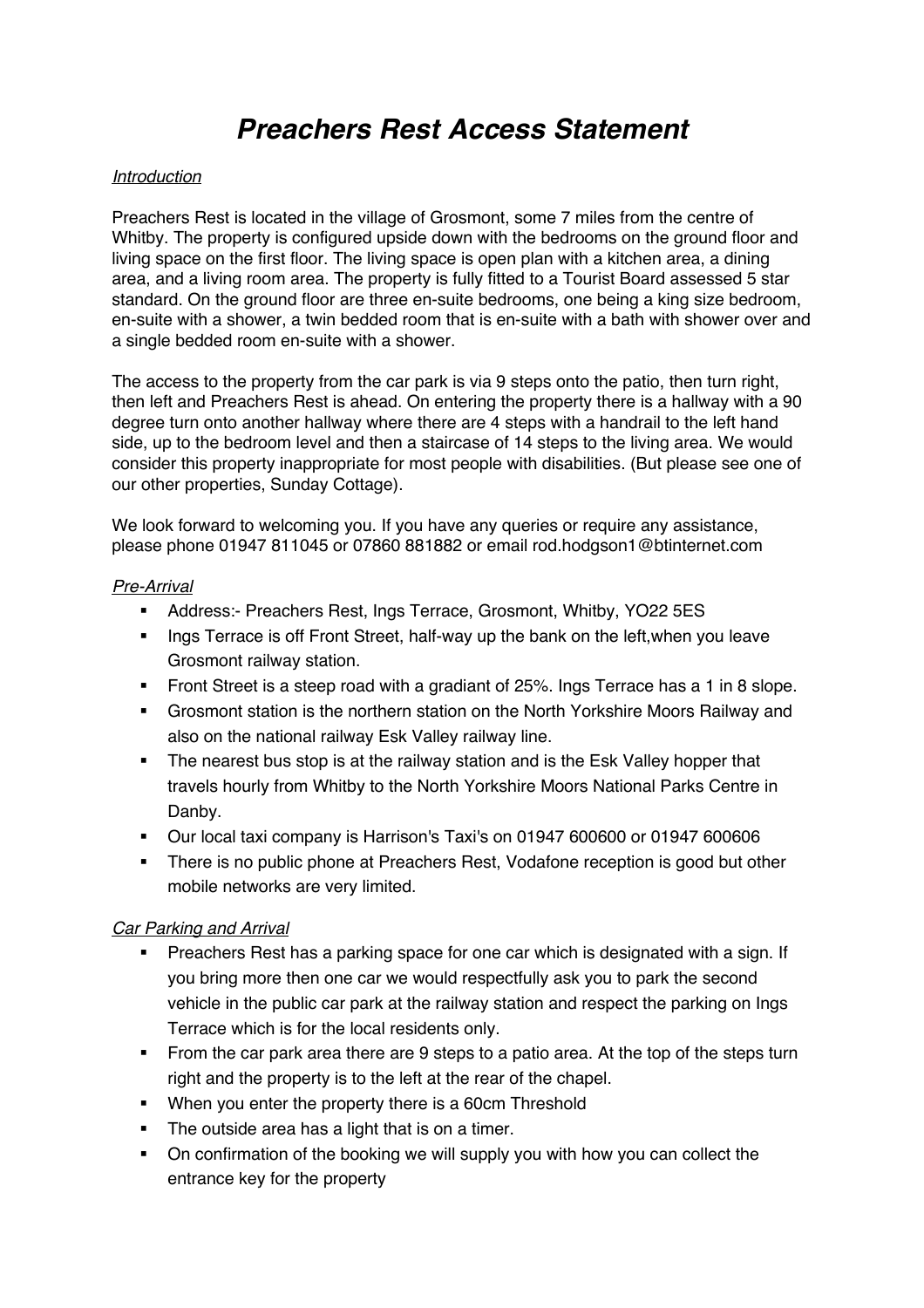## *General*

- The bedrooms and staircases have securely fitted carpet. The rest of the property has wood effect floor tiles
- All the rooms are well lit with ceiling mounted lights using LED low energy bulbs.
- **•** Preachers Rest is heated by underfloor heating and is controlled by room thermostats. The system takes a little while to heat up and start giving off heat, so we recommend small thermostat adjustments.
- There are instructions for most of appliances in the property in the information folder which is in the living room.

# *Bedrooms*

# *Single bedroom*

- This bedroom is on the right immediately on entering the front door.
- Door width is 68cm and is a fire door equipped with intumescent strips for your enhanced safety.
- The bed is a 3ft single
- Bed height of 61cm from the floor to the top of the mattress.
- The wardrobe rail is 170cm from the floor.
- The room is lit by a ceiling mounted pendant light with a wall mounted reading light and a table light on the window sill.

# *The bedroom is en-suite with a shower room*

- Door width 70cm
- The shower enclosure measures 75cm x 75cm and has an opening measuring 36cm
- **■** It has a 20cm raised lip into the shower.
- The toilet seat is 41cm high.
- The sink is on a pedestal at a height of 84cm
- The tap is a single lever tap
- The floor is tiled with a good colour contrast to the tiled walls.
- The lighting is supplied from a track light with a mirror light which is equipped with a de mister pad and shaver socket, which is turned on by passing your hand underneath the mirror and turns off when you turn the bathroom lights off.
- **•** There are no handrails or supports. We provide white towels and bath mats.

# *King size bedroom*

- Door width is 67cm and is a fire door equipped with intumescent strips for your enhanced safety.
- The bed is a king size bed (5ft).
- Bed height of 68cm from the floor to the top of the mattress.
- The bedside tables are 75cm high
- The wardrobe rail is 162cm from the floor
- The room is lit by ceiling mounted LED lights with bed side table lights.
- The lower window is an escape window.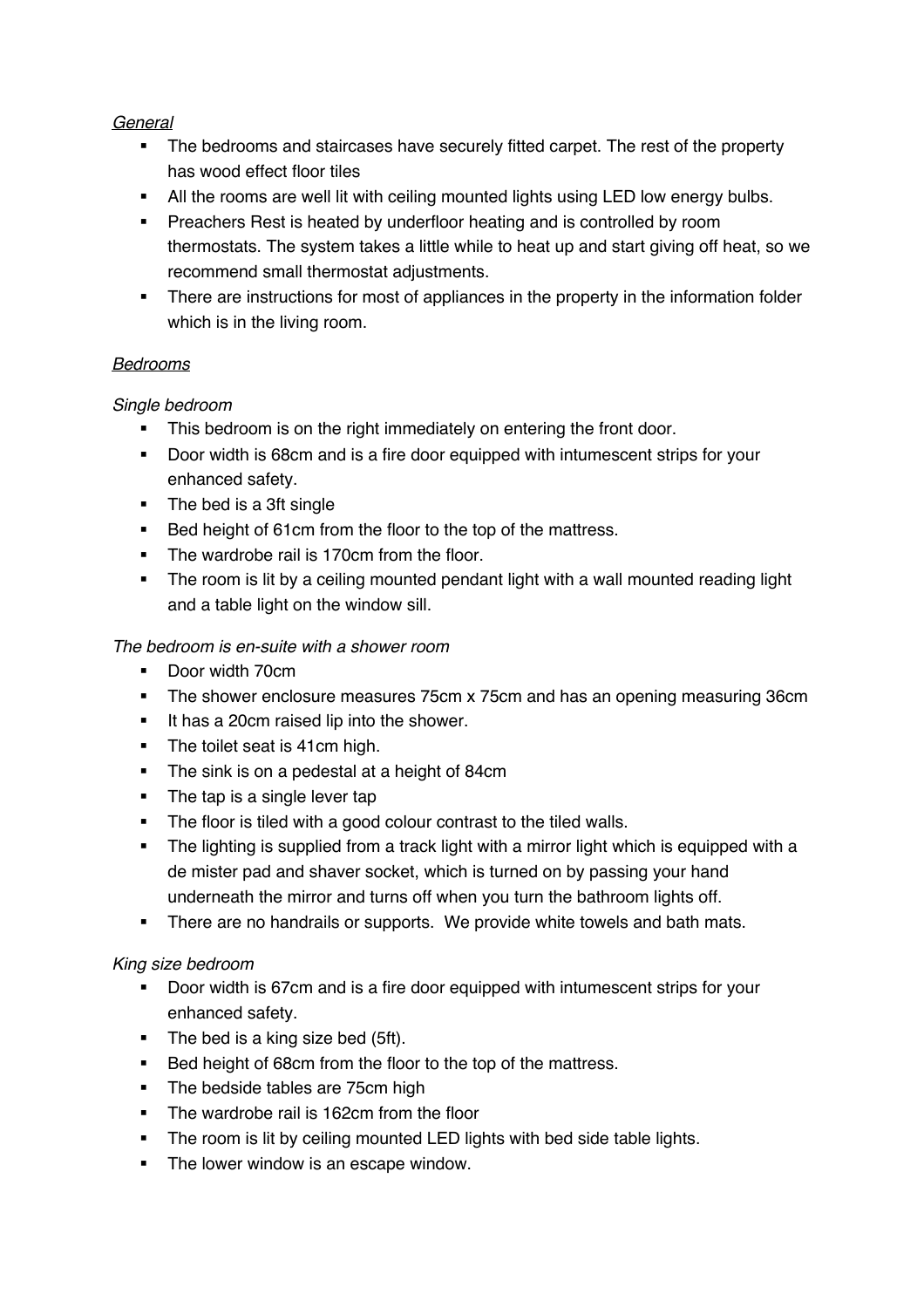#### *En-suite shower room*

- Door width 71cm
- The D shaped shower enclosure measures 95cm in width by 90cm back to front and has an opening measurement of 69cm
- It has a 20cm raised lip into the shower
- **•** Toilet seat height 41cm
- The sink is on a pedestal at a height of 86cm
- The taps are single lever taps
- The floor is tiled with a good colour contrast to the tiled walls.
- The lighting is supplied by track lighting with a mirror light which is equipped with a de-mister pad and shaver socket. This ish turned on by passing your hand underneath the mirror and turns off when you turn the bathroom lights off.
- There are no handrails or supports.
- We provide white towels and bath mats.

## *Twin bedroom*

- Door width is 68cm and is a fire door equipped with intumescent strips for you enhanced safety.
- The beds are single size beds (3ft).
- Bed height of 57cm from the floor to the top of the mattress.
- The bedside tables are 67cm high
- The wardrobe rail is 141cm from the floor
- **•** The room is lit by ceiling mounted LED lights with bed side table lights.

## *En-suite bathroom*

- Door width 70cm
- The bath is 1500mm long
- The bath rim height is 56cm from the floor.
- Toilet seat height is 41cm
- The sink is on a pedestal at a height of 84cm and has a single lever tap
- **•** The bath taps are two single lever swivel taps
- The floor is tiled with a good colour contrast to the tiled walls.
- The lighting is supplied from track light with a shower light which is equipped with a de-mister pad and shaver socket. This is sturned on by passing your hand underneath the mirror and turns off when you turn the bathroom lights off.
- There are no handrails or supports.
- We provide white towels and bath mats.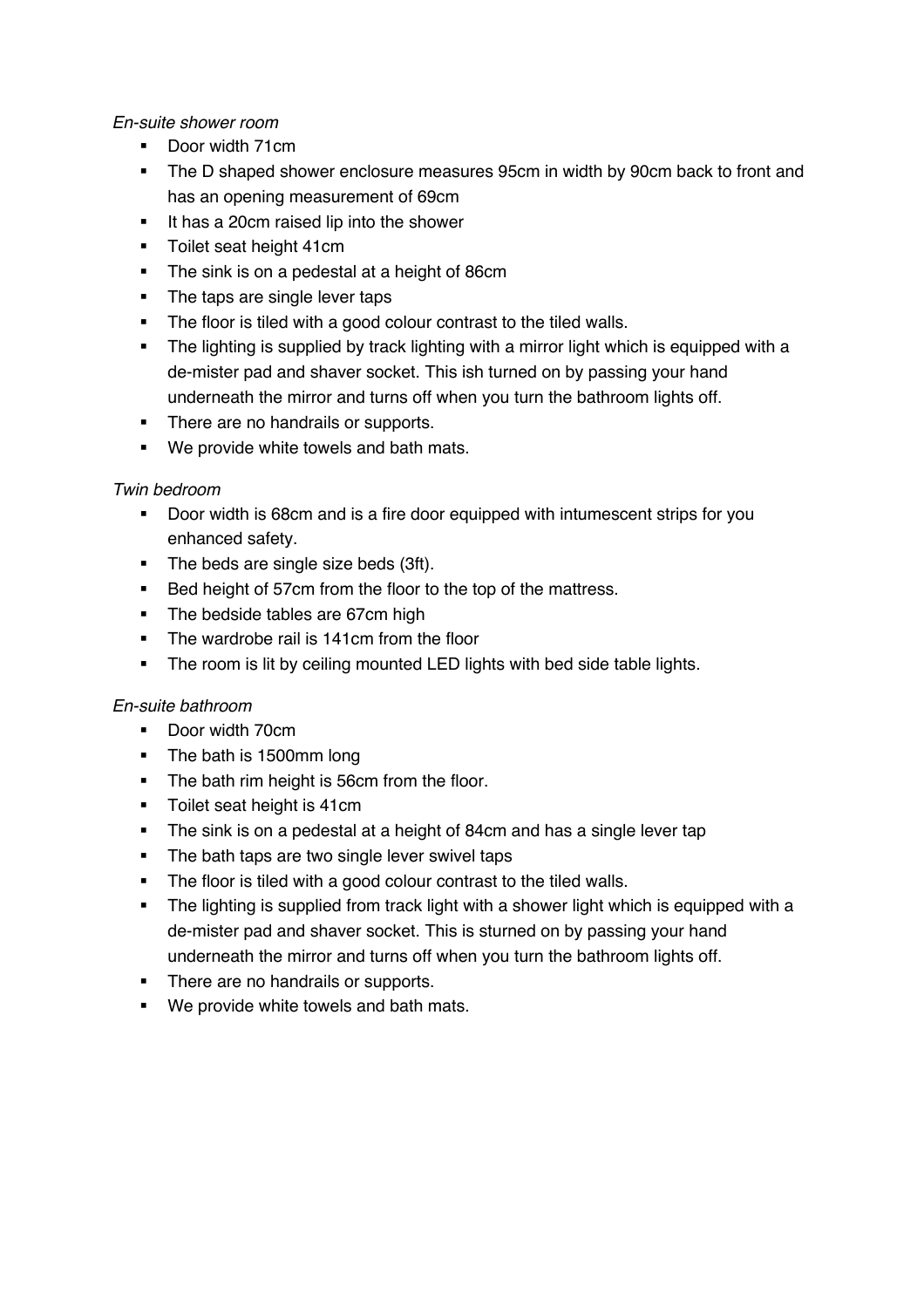## *Living space*

- The living space is accessed via the staircase which has 14 steps.
- The staircase is lit by tread lights that are operated by a switch on the left hand side of the bottom stair and in the left hand newel post as you get into the living space.
- For your convenience there are the same type of lights mounted under the breakfast bar that come on with the stair lights, which will light your way to the main light switch mounted on the main wall opposite the top of the stairs.
- The living area is lit by track spot lights and table lamps.

## *Kitchen*

- The worktop height is 90cm
- The electric oven has a drop down door and the controls are set at a height of 90cm
- § Above this is the combination oven/microwave with the controls sat 130cm from the floor.
- The sink is at work top height with a dual lever tap.
- There is an under counter fridge and an under counter freezer
- **•** There is also a washer/dryer.
- **•** A 10 place setting dishwasher is also under the worktop.
- § A starter amount of dishwasher tablets, rinse aid and dishwasher salt as well as washing up liquid is provided in the cupboard under the sink.
- The extractor fan is switched on by using the push button on the fan housing at the rear of the hob. The extractor rises out of the work top.
- The hob has a safety locking system that operates and alarms if anything is placed on the hob. This is switched off by touching the padlock symbol that is lit.
- The main control switches for all these appliances are located in the adjacent cupboards to the corresponding appliances.
- The kitchen has two breakfast bar areas with seating.

## *Dining area*

- The dining table is 77cm high
- § Please do not lift the pew benches by their decorative brass fitments on the ends. These were once umbrella holders. The pews are very heavy and umbrella handles are very weak.

## *Lounge Area*

- The television is a digital Freesat unit, so not only can you get TV channels you can also get some digital radio stations. It is operated by remote control.
- We have also provided a remote controlled DVD player on which you can also play musical CD's so you can play your own DVD's or CD's.
- There are two, two seater settees and one single chair.
- The lower side windows have blackout blinds which just pull down.
- A coffee a table is provided along with a range of side tables
- There is a door which leads to your exclusive patio area via a walkway. This can be used as a means of escape in case of fire.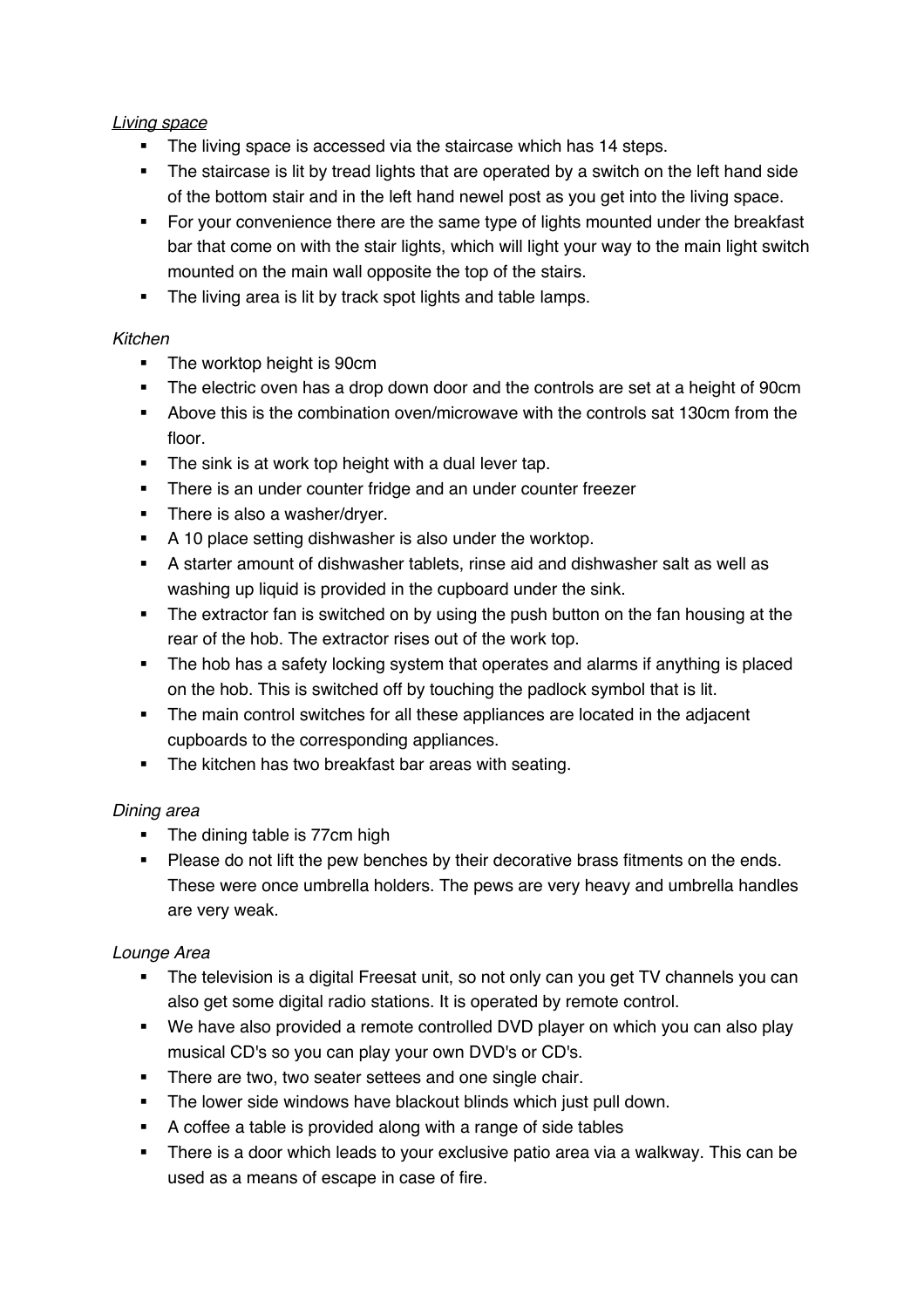## *Cupboards*

- There are two cupboards on the bedroom level floor.
- The one opposite the king size bedroom door stores the iron and ironing board, airer, sweeping brush and mop and bucket. The vacuum can also be found here.
- The cupboard on the bedroom half landing next to the stairs has coat hooks in it for your outdoor wear.

#### *Patio area*

• There are benches and table on the patio area which is solely for your use.

#### *Safety*

- **Preachers Rest has both smoke and heat detectors with alarms. They are tested** regularly and should not be ignored unless you burn the toast.
- The main water stop tap is under the kitchen sink.
- The electric system is checked yearly by a qualified electrician.
- The main electrical distribution board is in the cupboard next to the front door and the electrical circuit breakers can be re-set here. Please do not reset a breaker more than three times. If a circuit breaker keeps tripping please contact the owners or the booking agents and we will get an electrician to attend the property as soon as possible.
- All the small electrical appliances that are not hard wired are either new or are PAT tested yearly.
- The property is none smoking throughout.
- A Fire Blanket and First Aid box are provided and are located to the left of the microwave.
- **A Torch & Fire Extinguisher are located on the boxing at the bottom of the stairs.**
- All the opening windows on the ground floor and first floor are classified as fire escape windows.

## *Please don't*

- Play ball games on the patios, or the parking area. There is a sports field at the far end of the village (past the station, under the railway bridge and on the left)
- where there is a fenced tennis court, football pitch in autumn/ winter and a cricket pitch in the summer.
- Use the road at the rear of the properties on Front Street, leading down to the station. This is a private road and the people that own it have requested that we ask our residents not to use it in a motor vehicle, but foot access is permitted.
- **Bring your pet, they are not allowed in Preachers Rest.**